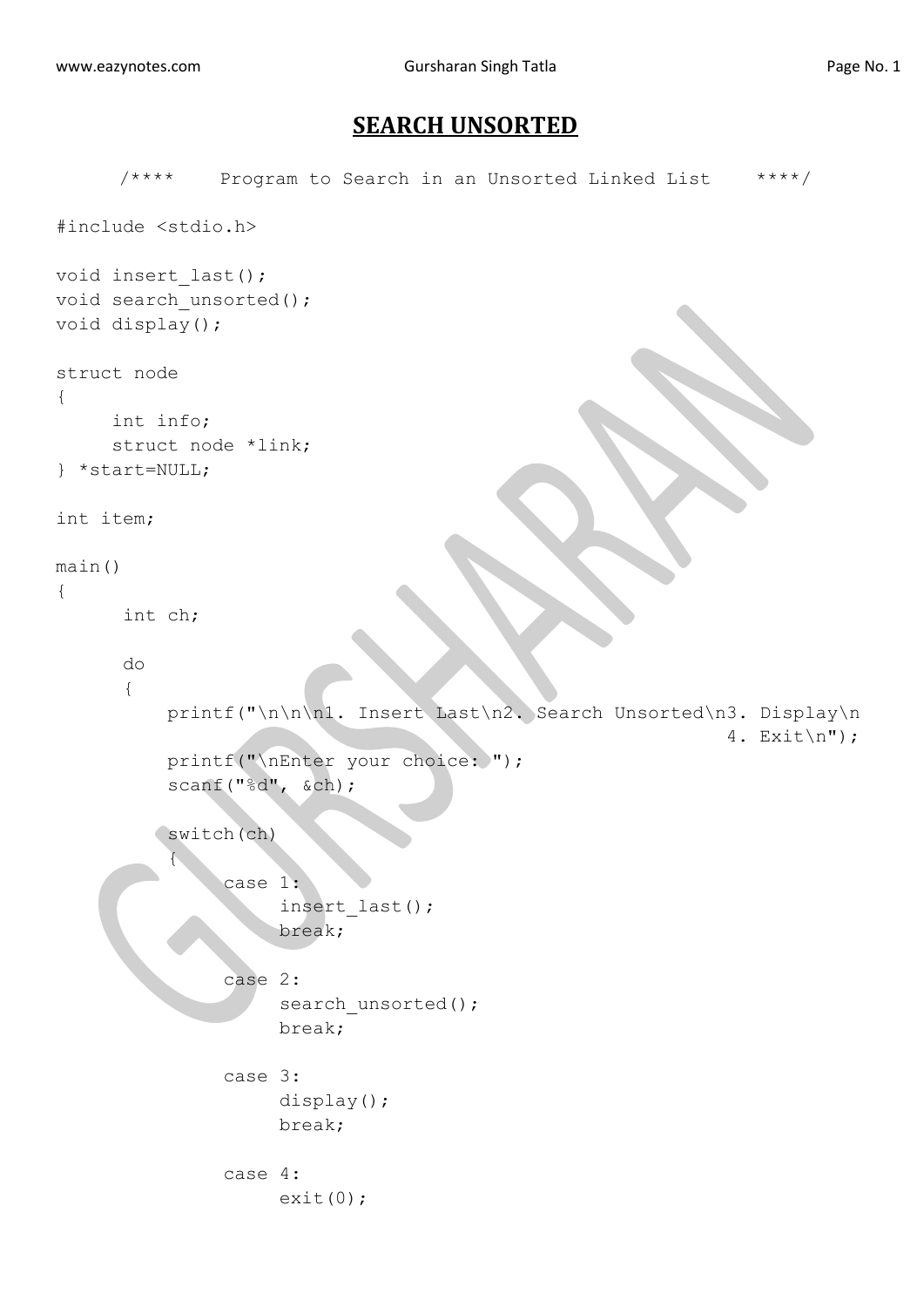```
 default:
                    printf("\n\nInvalid choice: Please try again.\n");
 }
       } while (1);
} 
void insert_last()
{
     struct node *ptr;
     printf("\n\nEnter item: ");
     scanf("%d", &item);
     if(start == NULL){
          start = (struct node *)malloc(sizeof(struct node));
          start->info = item;
          start->link = NULL;
     }
     else
     {
          ptr = start;
           while (ptr->link != NULL)
                ptr = ptr->link; ptr->link = (struct node *)malloc(sizeof(struct node));
           ptr = ptr->link;
          ptr->info = item;
          ptr->link = NULL;}
     printf("\nItem inserted: %d\n", item);
}
void search_unsorted()
{
      struct node *ptr = start;
     int loc = 1;
     printf("\n\nEnter ITEM to be searched: ");
     scanf("%d", &item);
      while (ptr != NULL)
      {
```